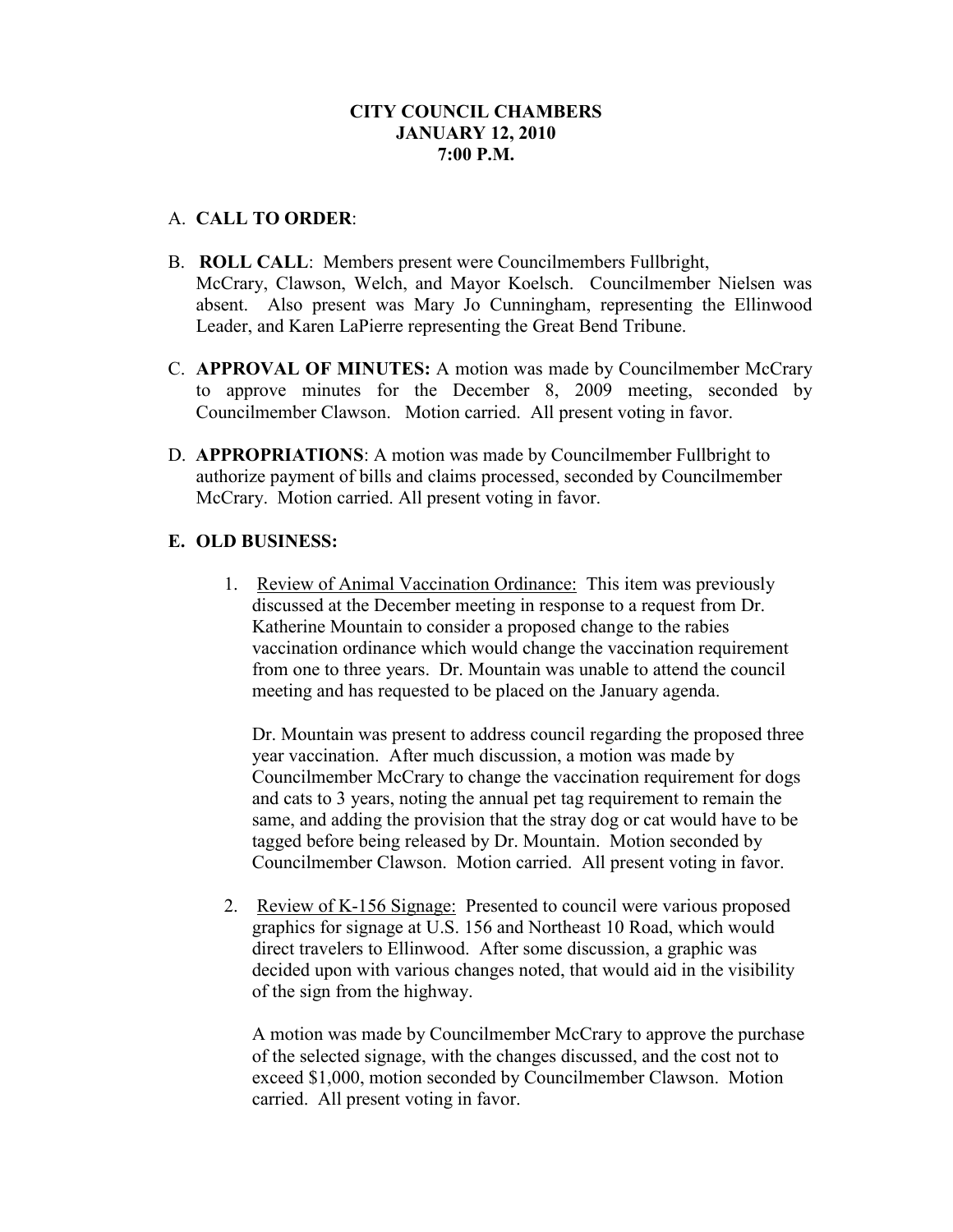## **CITY COUNCIL CHAMBERS JANUARY 12, 2010 7:00 P.M.**

**F. VISITORS**: Mary Jo Cunningham, Nancy Baird, Karen LaPierre, Jacque Isern, Dr. Katherine Mountain, Justin Joiner.

## **G. NEW BUSINESS**:

1. City Audit – Waiver of GAAP Reporting: The City is required to conduct an audit each year in accordance with state statute. State statute specifies that audits are to be conducted according to Generally Accepted Accounting Principles (GAAP).

State statute authorizes a municipality to pass a resolution to adopt the cash basis method of accounting and audit control. A motion was made by Councilmember McCrary to adopt Resolution 11210 authorizing cash basis audit for 2009, seconded by Councilmember Fullbright. Motion carried. All present voting in favor.

Nancy Baird, Ellinwood Chamber of Commerce administrator, advised council about two available signs, one east and one west of Ellinwood that the Chamber board is contemplating to promote Ellinwood. Also Ms. Baird explained that the Chamber is preparing welcome bags to be distributed to the Red Barn management team, to make them aware of the benefits of the Ellinwood community.

2. Executive Session: An executive session is requested for discussion of confidential financial matters pertaining to a private business. A motion was made by Councilmember Clawson to adjourn into executive session for 15 (fifteen) minutes for discussion of confidential financial matters pertaining to a private business and that the council meeting will reconvene in the council chambers, seconded by Councilmember Fullbright. Motion carried. All present voting in favor. The governing body recessed into executive session at 8:30 p.m.

Meeting reconvened into regular session at 8:45 p.m. A motion was made by Councilmember Fullbright to adjourn into executive session for an additional 25 (twenty-five) minutes for discussion of confidential financial matters pertaining to a private business and that the council meeting will reconvene in the council chambers, seconded by Councilmember McCrary. Motion carried. All present voting in favor. The governing body recessed into executive session at 8:50 p.m.

Meeting reconvened into regular session at 9:15 p.m. No action taken.